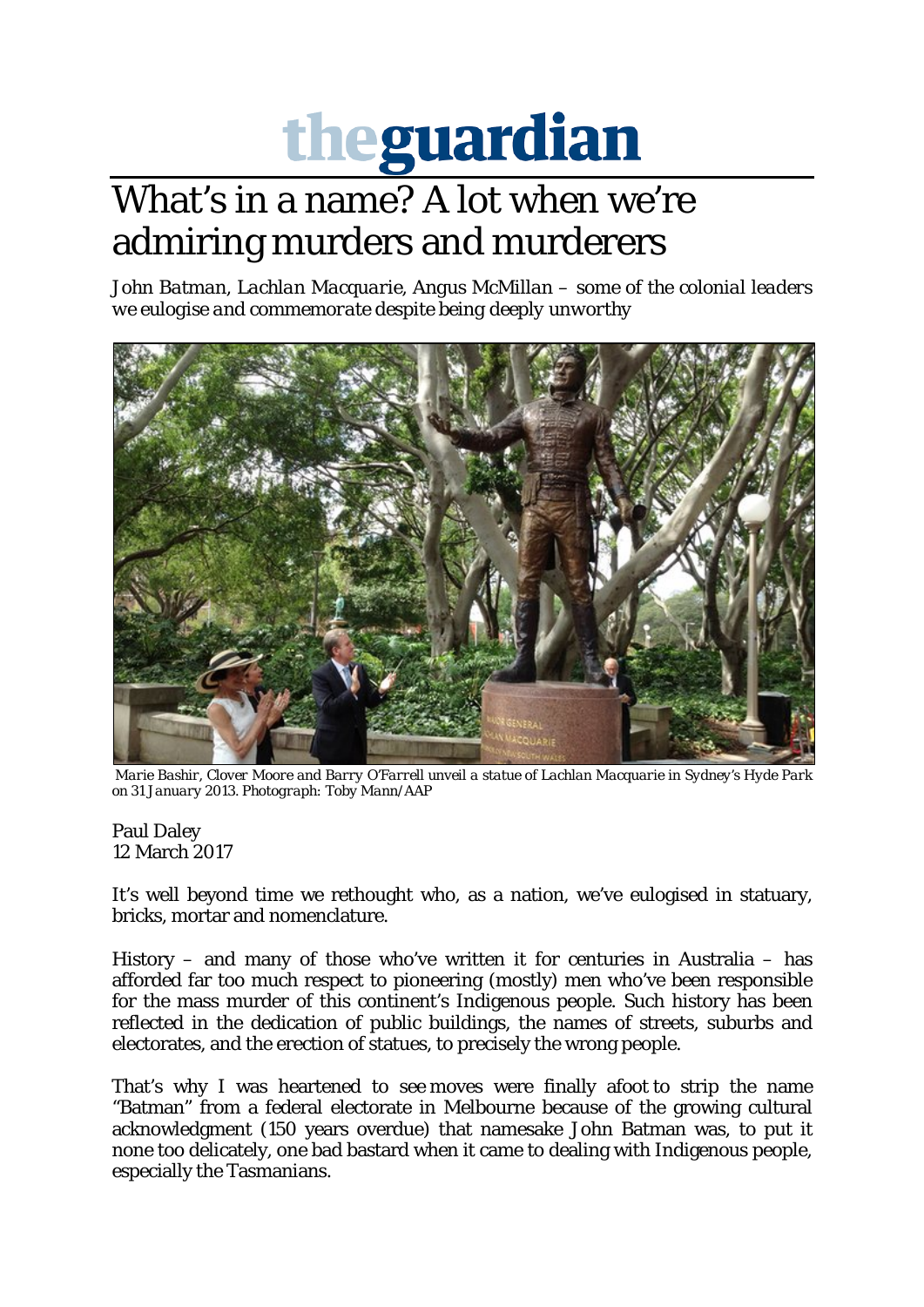You wouldn't know that if you read many official histories about him, including the Australian Dictionary of Biography, which portrays him in an overwhelmingly positive tone when it comes to this continent's Aboriginal people.

For a more appropriately nuanced take on Batman, it's worth starting with [this](https://theconversation.com/the-truth-about-john-batman-melbournes-founder-and-murderer-of-the-blacks-1025)  [piece](https://theconversation.com/the-truth-about-john-batman-melbournes-founder-and-murderer-of-the-blacks-1025) by the University of Tasmania's Nicholas Clements, author of the incisive 2014 book, The Black War.

History has been terribly soft on Batman, portraying him as a munificent soul, not least in relation to Indigenous people. But he was far morally darker, more vainglorious and self-serving than those of us educated in Melbourne in the 1970s and 80s were deceived into believing about the supposed founder of that city.

As Clements notes: "While he was unquestionably a very pragmatic and determined man, Batman was by no means principled. He was often dishonest in both word and deed, and there is little evidence that his humanitarianism was any more than the rhetoric of a self-promoter."

So, time to erase his name from the electorate, and rename the plethora of parks and gardens dedicated in his name that dot Melbourne.

Next, we can move on to the federal electorate of McMillan, situated in southern Gippsland and named after another pioneer – Scot, Angus McMillan. Angus gets a pretty good rap from establishment Oz history, too, which (thanks again ADB and many, many other established, respected sources) portrays him as a great adventurer, generous to the blackfella and an all 'round bonny bloke.

He was, in fact, a mass killer of the local First People, whose stories of his extreme violence endure in today's oral history. Indeed, McMillan's very own family has been at the forefront, recently, of demythologising him; in 2016, his great, great, great niece, Scottish journalist Cal Flyn, published the truth about her forebear's involvement in massacring Gippsland's Indigenes in her book, Thicker Than Water.

Angus McMillan's name ought to be stripped from that electorate. Indeed, even the sitting member, the Liberal MP Russell Broadbent, has argued that case forcefully, coherently.

While we're at it, the vast Western Australian seat of Canning is long overdue for a new name too. I've written before about the immense cruelty of Alfred Canning, who in 1906 surveyed a 1,850-kilometre livestock track across the continent's western deserts, linking 54 wells between Halls Creek in the Kimberley and Wiluna on the edge of the Gibson Desert.

To find the water, he chained Aboriginal people to trees and force fed them salt. They led him to the wells. There were many brutal killings as the black people tried to defend their land with spears against the whitefellas with guns.

How readily we believe that which suits us, and makes heroes out of our flawed pioneers, ignoring their evil doings.